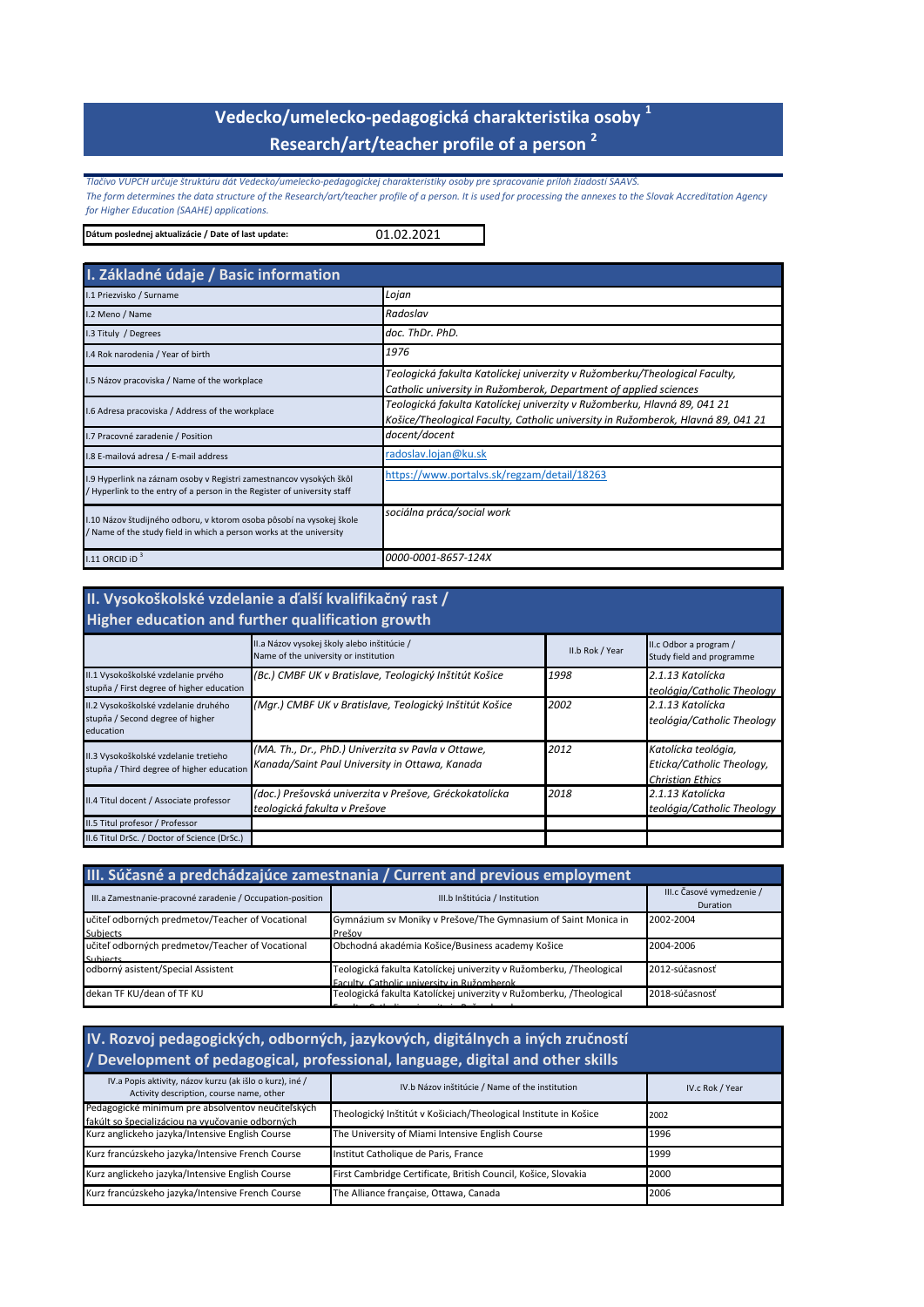#### **V. Prehľad aktivít v rámci pedagogického pôsobenia na vysokej škole / Overview of activities within the teaching career at the university**

| V.1. Prehľad zabezpečovaných profilových študijných predmetov v aktuálnom akademickom roku podľa študijných programov / Overview of the profile courses<br>taught in the current academic year according to study programmes |                                                      |                          |                            |
|------------------------------------------------------------------------------------------------------------------------------------------------------------------------------------------------------------------------------|------------------------------------------------------|--------------------------|----------------------------|
| V.1.a Názov profilového predmetu /<br>Name of the profile course                                                                                                                                                             | V.1.b Študijný program /<br>Study programme          | V.1.c Stupeň /<br>Degree | sociálna práca/social work |
| Pastorálna medicína/Pastoral medicine                                                                                                                                                                                        | štúdium rodiny a sociálnej práce/Study of family I.  |                          | sociálna práca/Social Work |
| Kazuistika/Kazuistry                                                                                                                                                                                                         | Katolícka teológia/Catholic Theology                 | $1. + 11.$               | teológia/Theology          |
| Sociálna náuka Cirkvi/ Catholic social doctrine                                                                                                                                                                              | sociálna práca/social work                           | $1. + 11.$               | sociálna práca/social work |
| Sociálna politika a sociálna správa 1/ Social policy and<br>social governance                                                                                                                                                | sociálna práca/social work                           | $1. + 11.$               | sociálna práca/social work |
| Sociálna politika a sociálna správa 2/ Social policy and<br>social governance                                                                                                                                                | sociálna práca/social work                           | $1. + 11.$               | sociálna práca/social work |
| Etika/Ethics                                                                                                                                                                                                                 | sociálna práca/social work                           | $1. + 11.$               | sociálna práca/social work |
| Charitatívna práca/Charity work                                                                                                                                                                                              | sociálna práca/social work                           | $1. + 11.$               | sociálna práca/social work |
| Pastorálna sociálna práca/ Pastoral social work                                                                                                                                                                              | sociálna práca/social work                           | III.                     | sociálna práca/social work |
| Kresťanská sociálna práca/ Christian social work                                                                                                                                                                             | sociálna práca/social work                           | III.                     | sociálna práca/social work |
| Základné témy kresťanskej morálky/Basic of Christian<br>morality                                                                                                                                                             | sociálna práca/social work                           | $1 + 11$ .               | sociálna práca/social work |
| Odborný cudzí jazyk/forein language                                                                                                                                                                                          | sociálna práca/social work                           | III.                     | sociálna práca/social work |
| Bioetika/Bioethics                                                                                                                                                                                                           | štúdium rodiny a sociálnej práce/Study of family   . |                          | sociálna práca/Social Work |

V.2. Prehľad o zodpovednosti za uskutočňovanie, rozvoj a zabezpečenie kvality študijného programu alebo jeho časti na vysokej škole v aktuálnom akademickom roku / Overview of the responsibility for the delivery, development and quality assurance of the study programme or its part at the university in the current academic year <sup>4</sup>

| .<br>V.2.a Názov študijného programu / Name of the study programme | V.2.b Stupeň /<br>Degree | V.2.c Študijný odbor / Field of<br>study |
|--------------------------------------------------------------------|--------------------------|------------------------------------------|
|                                                                    |                          |                                          |
|                                                                    |                          |                                          |

V.3. Prehľad o zodpovednosti za rozvoj a kvalitu odboru habilitačného konania a inauguračného konania v aktuálnom akademickom roku / Overview of the responsibility for the development and quality of the field of habilitation procedure and inaugural procedure in the current academic year

| V.3.a Názov odboru habilitačného konania a inauguračného konania /  | V.3.b Študijný odbor, ku ktorému je priradený / |
|---------------------------------------------------------------------|-------------------------------------------------|
| Name of the field of habilitation procedure and inaugural procedure | Study field to which it is assigned             |
|                                                                     |                                                 |
|                                                                     |                                                 |
|                                                                     |                                                 |
|                                                                     |                                                 |

| V.4. Prehľad vedených záverečných prác / Overview of supervised final theses  |                                                               |                                                             |                                                                  |
|-------------------------------------------------------------------------------|---------------------------------------------------------------|-------------------------------------------------------------|------------------------------------------------------------------|
|                                                                               | V.4.a Bakalárske (prvý stupeň)<br>/ Bachelor's (first degree) | V.4.b Diplomové (druhý stupeň)<br>/ Diploma (second degree) | V.4.c Dizertačné (tretí stupeň)<br>/ Dissertation (third degree) |
| V.4.1 Počet aktuálne vedených prác<br>/ Number of currently supervised theses |                                                               |                                                             |                                                                  |
| V.4.2 Počet obhájených prác<br>/ Number of defended theses                    | 4                                                             |                                                             |                                                                  |

| V.5. Prehľad zabezpečovaných ostatných študijných predmetov podľa študijných programov v aktuálnom akademickom roku<br>/ Overview of other courses taught in the current academic year according to study programmes |                                                                     |                          |                                                                                   |
|----------------------------------------------------------------------------------------------------------------------------------------------------------------------------------------------------------------------|---------------------------------------------------------------------|--------------------------|-----------------------------------------------------------------------------------|
| V.5.a Názov profilového predmetu<br>/ Name of the profile course                                                                                                                                                     | V.5.b Študijný program<br>/ Study programme                         | V.5.c Stupeň<br>/ Degree | V.5.d Študijný odbor<br>/ Field of study                                          |
| Princípy morálnej teológie I./Principles of moral                                                                                                                                                                    | Katolícka teológia/Catholic Theology                                | $1. + 11.$               | teológia/Theology                                                                 |
| Princípy morálnej teológie II./Principles of moral                                                                                                                                                                   | Katolícka teológia/Catholic Theology                                | $1. + 11.$               | teológia/Theology                                                                 |
| Sociálna práca v zdravotníctve/Social work in healthcare                                                                                                                                                             | Štúdium rodiny a sociálnej práce/Study of<br>family and social work |                          | sociálna práca/Social work                                                        |
| Človek medzi závislosťou, sebaurčením a<br>zodpovednoťou/A man between addiction, self-<br>determination and responsibility                                                                                          | Učiteľstvo náboženskej výchovy/Pedagogy of<br>religious education   | Ш.                       | učiteľstvo a pedagogické<br>vedy/Teacher Training and<br><b>Education Science</b> |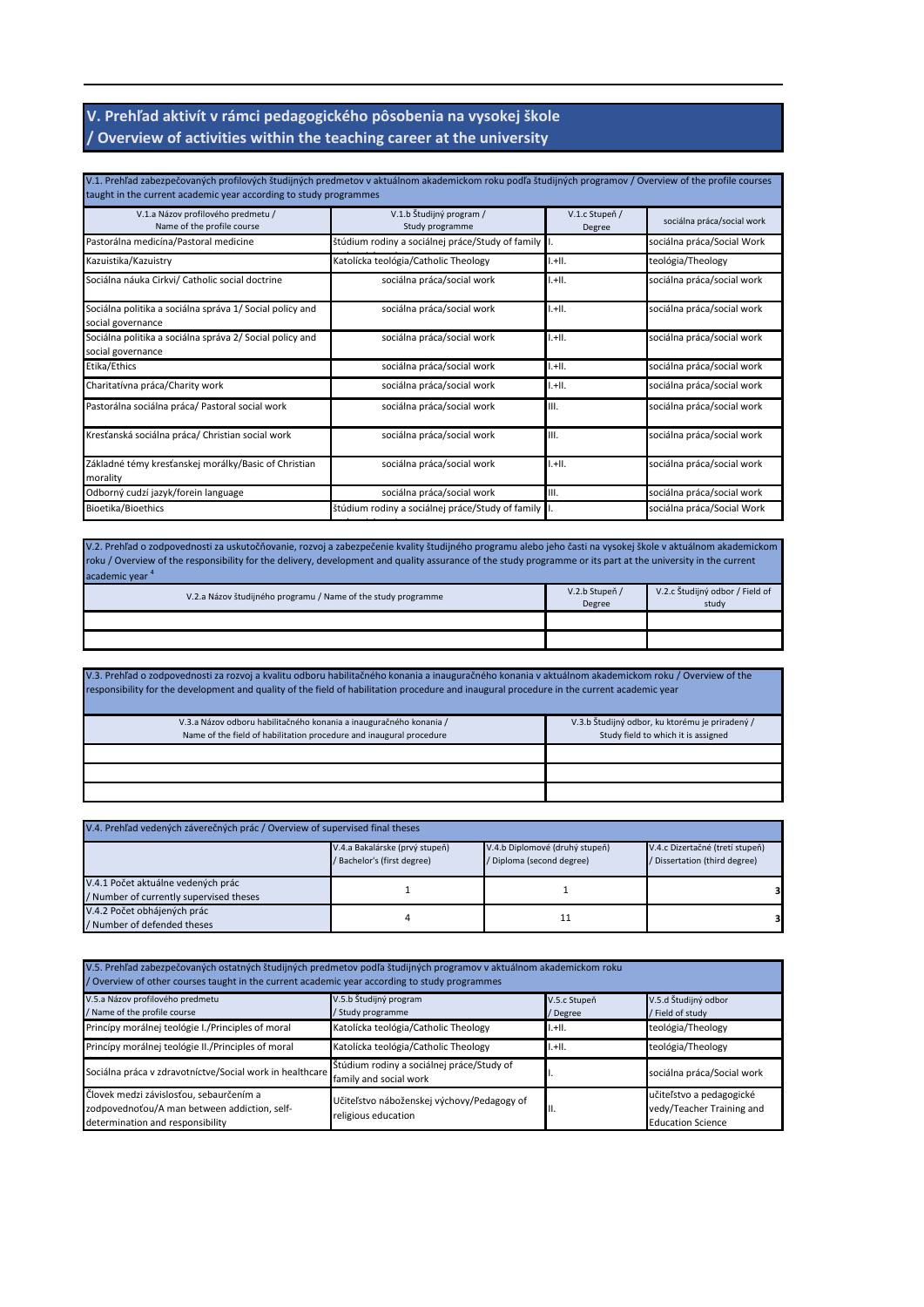## **VI. Prehľad výsledkov tvorivej činnosti / Overview of the research/artistic/other outputs**

| VI.1. Prehľad výstupov tvorivej činnosti a ohlasov na výstupy tvorivej činnosti<br>/ Overview of the research/artistic/other outputs and the corresponding citations                                    |                          |                                                             |
|---------------------------------------------------------------------------------------------------------------------------------------------------------------------------------------------------------|--------------------------|-------------------------------------------------------------|
|                                                                                                                                                                                                         | VI.1.a Celkovo / Overall | VI.1.b Za posledných šesť rokov<br>/Over the last six years |
| VI.1.1 Počet výstupov tvorivej činnosti / Number of the research/artictic/other outputs                                                                                                                 | 102                      | 94                                                          |
| VI.1.2 Počet výstupov tvorivej činnosti registrovaných v databázach Web of Science alebo Scopus /<br>Number of the research/artictic/other outputs registered in the Web of Science or Scopus databases | ŋ                        |                                                             |
| VI.1.3 Počet ohlasov na výstupy tvorivej činnosti / Number of citations corresponding to the<br>research/artictic/other outputs                                                                         | 48                       | 44                                                          |
| VI.1.4 Počet ohlasov registrovaných v databázach Web of Science alebo Scopus na výstupy tvorivej<br>činnosti / Number of citations registered in the Web of Science or Scopus databases                 |                          |                                                             |
| VI.1.5 Počet pozvaných prednášok na medzinárodnej a národnej úrovni / Number of invited lectures<br>at the international, national level                                                                | 10                       | 10                                                          |

|    | VI.2. Najvýznamnejšie výstupy tvorivej činnosti / The most significant research/artistic/other outputs <sup>5</sup>                                                                                                                                                                                                                                                                                                                                                                                                                            |  |
|----|------------------------------------------------------------------------------------------------------------------------------------------------------------------------------------------------------------------------------------------------------------------------------------------------------------------------------------------------------------------------------------------------------------------------------------------------------------------------------------------------------------------------------------------------|--|
|    | AAA Vedecké monografie vydané v zahraničných vydavateľstvách<br>The art of being fully present to the dying patient in palliative care / Lojan Radoslav, Manal Giurguis-Younger (Recenzent), Melchin Kenneth (Recenzent). - 1. vyd. -<br>Brno: Tribun EU, 2015. - 260 s. - ISBN 978-80-263-0963-5.                                                                                                                                                                                                                                             |  |
|    | ADE - Vedecké práce v ostatných zahraničných časopisoch<br>Care as bodily labour / Lojan, Radoslav [Autor, KURTEST, 100%]. - [angličtina]. - [OV 020] In: Revue Internationale des Sciences humaines et naturelles [textový<br>dokument (print)] . - Fribourg (Švajčiarsko) : L'Association internationale Sciences, Éducation, Cultures, Traditions. - ISSN 2235-2007. - č. 2 (2018), s. 109-116<br>[tlačená forma]                                                                                                                           |  |
| 3  | AEC Vedecké práce v zahraničných recenzovaných vedeckých zborníkoch, monografiách<br>Personal Awareness in Palliative Care Practice / Lojan, Radoslav [Autor, KURTEST, 100%]. - [angličtina]. - [OV 020]. - [recenzované] In: Die wirtschaftliche<br>Entwicklung europäischer Regionen in der Ausbildungs- und Arbeitsmarktpolitik [textový dokument (print)] : Übergänge und Strategien 5 / Holonič, Ján<br>[Zostavovateľ, editor]. - 1. vyd. - Uzhorod (Ukrajina): TOV "RiK - U", 2018. - ISBN 978-617-7404-93-3, s. 233-244 [tlačená forma] |  |
| 4. | ADE - Vedecké práce v ostatných zahraničných časopisoch<br>The power of narative and listening on palliative care practice / Lojan, Radoslav [Autor, KURTEST, 100%]. - [angličtina]. - [OV 020] In: Revue Internationale des<br>Sciences humaines et naturelles [textový dokument (print)] . - Fribourg (Švajčiarsko) : L'Association internationale Sciences, Éducation, Cultures, Traditions. - ISSN<br>2235-2007. - č. 2 (2018), s. 117-134 [tlačená forma]                                                                                 |  |
| 5. | ADE - Vedecké práce v ostatných zahraničných časopisoch<br>The imperative of social responsibility for taking care of seriously ill and dying / Lojan Radoslav, 2016. In: Zarządzanie i edukacja. - ISSN 1428-474X. - č. 108 (2016),<br>s. 95-104.                                                                                                                                                                                                                                                                                             |  |

|                  | VI.3. Najvýznamnejšie výstupy tvorivej činnosti za ostatných šesť rokov / The most significant research/artistic/other outputs over the last six years by                                                                                                                                                                                                                                                                                           |
|------------------|-----------------------------------------------------------------------------------------------------------------------------------------------------------------------------------------------------------------------------------------------------------------------------------------------------------------------------------------------------------------------------------------------------------------------------------------------------|
| 1.               | AAA Vedecké monografie vydané v zahraničných vydavateľstvách<br>The art of being fully present to the dying patient in palliative care / Lojan Radoslav, Manal Giurguis-Younger (Recenzent), Melchin Kenneth (Recenzent). - 1. vyd. -<br>Brno: Tribun EU, 2015. - 260 s. - ISBN 978-80-263-0963-5.                                                                                                                                                  |
| $\overline{2}$ . | ADE - Vedecké práce v ostatných zahraničných časopisoch<br>Care as bodily labour / Lojan, Radoslav [Autor, KURTEST, 100%]. - [angličtina]. - [OV 020] In: Revue Internationale des Sciences humaines et naturelles [textový<br>dokument (print)]. - Fribourg (Švajčiarsko): L'Association internationale Sciences, Éducation, Cultures, Traditions. - ISSN 2235-2007. - č. 2 (2018), s. 109-116<br>[tlačená forma]                                  |
| 3.               | ADE - Vedecké práce v ostatných zahraničných časopisoch<br>Nicolae Steinhardt et son concept d'ordre social / Lojan, Radoslav [Autor, KURTEST, 100%]. - text. - [nemčina]. - [OV 020] In: Revue Internationale des Sciences<br>humaines et naturelles [textový dokument (print)]. - Fribourg (Švajčiarsko): L'Association internationale Sciences, Éducation, Cultures, Traditions. - ISSN 2235-<br>2007. – č. 2 (2020), s. 129-138 [tlačená forma] |
| 4.               | ADE - Vedecké práce v ostatných zahraničných časopisoch<br>Challenges affecting end-of-life care in Slovakia / Lojan, Radoslav [Autor, KURTEST, 100%]. - [angličtina]. - [OV 020] In: Revue Internationale des Sciences humaines<br>et naturelles [textový dokument (print)]. - Fribourg (Švajčiarsko): L'Association internationale Sciences, Éducation, Cultures, Traditions. - ISSN 2235-2007. - č. 4<br>(2020), s. 41-51 [tlačená forma]        |
| 5.               | ADE - Vedecké práce v ostatných zahraničných časopisoch<br>Material and non-material poverty of seniors / Lojan, Radoslav [Autor, KURTEST, 100%]. - [angličtina]. - [OV 020] In: Revue Internationale des Sciences humaines<br>et naturelles [textový dokument (print)]. - Fribourg (Švajčiarsko): L'Association internationale Sciences, Éducation, Cultures, Traditions. - ISSN 2235-2007. - č. 4<br>(2019), s. 19-27 [tlačená forma]             |

| VI.4. Najvýznamnejšie ohlasy na výstupy tvorivej činnosti / The most significant citations corresponding to the research/artistic/other outputs' |                                                                                                                                                                                                                                                                                                                                                                                                                                                                                                                                                                                                                 |  |  |  |  |  |
|--------------------------------------------------------------------------------------------------------------------------------------------------|-----------------------------------------------------------------------------------------------------------------------------------------------------------------------------------------------------------------------------------------------------------------------------------------------------------------------------------------------------------------------------------------------------------------------------------------------------------------------------------------------------------------------------------------------------------------------------------------------------------------|--|--|--|--|--|
|                                                                                                                                                  | Ľudská osoba ako centrum kultúry - kultúry života / Radoslav Lojan. In: SZANISZLÓ, I.M.V., LOJAN, R., BENČO, P. Hľadanie dialógu modernej kultúry a teológie :<br>zborník príspevkov z medzinárodnej vedeckej konferencie : konanej dňa 25. apríla 2013 v Aule Teologickej fakulty KU v Ružomberku, Hlavna 89, Košice. Prešov :<br>Michal Vaško, 2013. ISBN 978-80-7165-923-5, s. 70-75.<br>[3] LEŠKOVÁ, L. Sociálne podnikanie - filantropická odozva súčasnej sociálnej politiky. In: Die Wirtschauftliche Entwicklung Europäischeer regionen in der<br>Ausbildungs - IV. Uzhorod: TOV "RIK-U", 2018, s. 254. |  |  |  |  |  |
| 2.                                                                                                                                               | The instability of modern family and is social pathology as the primary impetus for the intervention of a social worker / Radoslav Lojan. In: SUVADA, J., CARNECKI,<br>P., BUJDOVA, N. Social Pathology within the Family. Warsaw: Warsaw Management University Publishing House Prof. Leszka J. Kriźanowskiego, 2016. ISBN 078-83-<br>7520-218-2. s. 5-27.<br>[3] BORŠČ, K. Features Work with Children from Dysfuncional Families. In: Die Wirtschauftliche Entwicklung Europäischeer regionen in der Ausbildungs - III. Krakow<br>Universytet pedagogiczny, 2018, s. 10.                                     |  |  |  |  |  |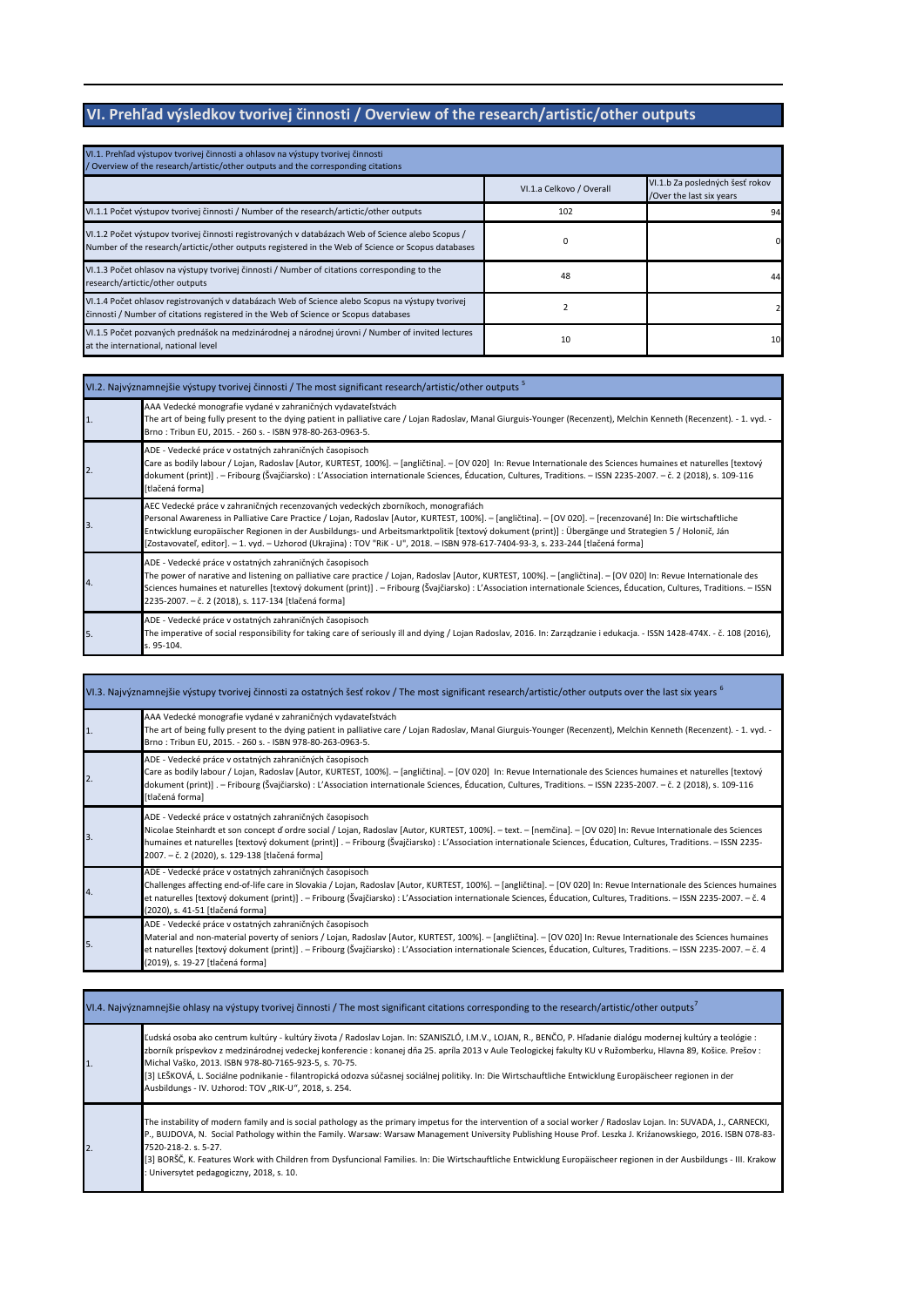| 3. | Caring presence framework for attending to dying in palliative care / Radoslav Lojan. In: LACKO, A. a kol. Ružomberské zdravotnícke dni 2014. IX. ročník<br>[elektronický zdroj]: zborník z medzinárodnej konferencie. Ružomberok. Verbum - vydavateľstvo Katolíckej univerzity v Ružomberku, 2014. - ISBN 978-80-561-<br>0180-3. s. 637-646.<br>[4] SANYI, N. Eutanázia ako akt poslednej vôle človeka. Verba Theologica. Roč. 58, č. 2 (2017), s. 60.                                                                                                            |
|----|--------------------------------------------------------------------------------------------------------------------------------------------------------------------------------------------------------------------------------------------------------------------------------------------------------------------------------------------------------------------------------------------------------------------------------------------------------------------------------------------------------------------------------------------------------------------|
| 4. | Bioetické dilémy dnešnej doby / Radoslav Lojan. In: FABIAN, A., ŽIDÓ P. (Ed). Manželstvo a rodičovstvo z aspektu sociálnej práce. Prešov : Michal Vaško -<br>Vydavateľstvo, 2015. - ISBN 978-80-7165-978-5, s. 213-248.<br>[3] CHOVANCOVÁ, K. Legal aspect of mediation in the Slovak Republic and it's utilisations in social work. In: Towards critical thinking in the social sciences and<br>humanites. Dublin: ISBCRTI, 2017, s. 303                                                                                                                          |
| 5. | Hodnota ľudskej osoby v súčasnej spoločnosti / Radoslav Lojan. In: SZANISZLÓ, I.M.V., DEMOČKO, D. Laudatio - prof. K. H. Peschke : zborník príspevkov z<br>medzinárodnej vedeckej konferencie: 2. mája 2012, Aula Teologickej fakulty KU v Ružomberku, Košice. Prešov: Vydavateľstvo Michala Vaška, 2012. ISBN 978-80-<br>7165-897-9, 125 s.<br>[3] FORGÁČ, M. Psychologicko-antropologické súvislosti dobrovoľníckej služby v súčasnej praxi. In Teória a výskum dobrovoľníckej činnosti v súčasnej praxi.<br>Warszawa: Instytut Wydawniczy Humanum, 2014, s. 33. |

| VI.5. Účasť na riešení (vedení) najvýznamnejších vedeckých projektov alebo umeleckých projektov za posledných šesť rokov / Participation in conducting<br>(leading) the most important research projects or art projects over the last six years <sup>8</sup> |                                                                                                                                                                                                                                                                                                                                                     |  |  |  |
|---------------------------------------------------------------------------------------------------------------------------------------------------------------------------------------------------------------------------------------------------------------|-----------------------------------------------------------------------------------------------------------------------------------------------------------------------------------------------------------------------------------------------------------------------------------------------------------------------------------------------------|--|--|--|
|                                                                                                                                                                                                                                                               | Rozvojový projekt, ident. č.: 003KU-2-1/2018; Trvanie projektu: 2018-2019; Názov: Rozvoj a podpora KU pri napĺňaní dlhodobého zámeru.                                                                                                                                                                                                               |  |  |  |
|                                                                                                                                                                                                                                                               | Rozvojový projekt, ident. č.: 002KU-2-3/2016; Trvanie projektu: 2016-2017; Názov: Rozvoj a podpora kvalitného a udržateľného vzdelávania na KU.                                                                                                                                                                                                     |  |  |  |
| 3                                                                                                                                                                                                                                                             | VEIGA ident. č.: 06/2015; Trvanie projektu: 2015; Názov: Aplikovaná etika. Hľadanie etických vhodných riešení moderných problémov biomedicínskeho výskumu.<br>Projekt realizovaný na: FSS Vysoká škola Danubius, Sládkovičovo                                                                                                                       |  |  |  |
| 4.                                                                                                                                                                                                                                                            | VEIGA ident. č.: 04/2015; Trvanie projektu: 2015; Názov: Aplikovaná etika. Medzinárodné kontexty a funkcionalita sociálnych vied. Projekt realizovaný na: FSS<br>Vysoká škola Danubius, Sládkovičovo                                                                                                                                                |  |  |  |
| 5.                                                                                                                                                                                                                                                            | KEGA ident. č.: 022KU-4/2013; Trvanie projektu: 2013-2015; Názov: Postoje k manželstvu a rodičovstvu. Sociologický prieskum ako východisková báza na<br>vytvorenie komplexných multimediálnych učebných materiálov k predmetom Sociálna práca - Manželské a rodinné poradenstvo.<br>https://projekty.portalvs.sk/projekty/projekt/projekt-data/7624 |  |  |  |

### **VII. Prehľad aktivít v organizovaní vysokoškolského vzdelávania a tvorivých činností <sup>9</sup>/ Overview of organizational experience related to higher education and research/artistic/other activities**

| VII.a Aktivita, funkcia / Activity, position | VII.b Názov inštitúcie, grémia /<br>Name of the institution, board                                                                                                                                                  | VII.c Časové vymedzenia<br>pôsobenia / Duration |
|----------------------------------------------|---------------------------------------------------------------------------------------------------------------------------------------------------------------------------------------------------------------------|-------------------------------------------------|
| Člen/Member                                  | Slovenská spoločnosť pre katolícku teológiu/Slovak Society for<br>Catholic Theology                                                                                                                                 | 2015 - trvá/till now                            |
| Člen/Member/tajomník                         | Európska spoločnosť pre katolícku teológiu/European Society for<br>Catholic Theology                                                                                                                                | 2015 - trvá/till now                            |
| Člen/Member                                  | Redakčná rada časopisu Notitiæ historiæ ecclesiasticæ/Editorial<br>Board of Notitiæ historiæ ecclesiasticæ                                                                                                          | 2015 - trvá/till now                            |
| Člen/Member                                  | Redakčná rada časopisu Warszawskie Studia Teologiczne/Editorial<br>Board of Warszawskie Studia Teologiczne                                                                                                          | 2016 - trvá/till now                            |
| Člen/Member                                  | Vedecká rada GTF PU v Prešove/Scientific Board of the Greek-<br>Catholic Theological Faculty, University of Presov                                                                                                  | 2019 - trvá/till now                            |
| Člen/Member                                  | Ekumenické spoločenstvo cirkví a náboženských spoločností na<br>území mesta Košice/Ecumenical community of churches and<br>religious societies in the city of Košice                                                | 2015 - trvá/till now                            |
| Člen/Member                                  | Inštitút aplikovanej etiky prof. Alexandra Spesza pri Teologickej<br>fakulte v Košiciach/Institute of Applied ethics of prof. Alexander<br>Spesza, Theological faculty Košice, Catholic university in<br>Ružomberok | 2015 - trvá/till now                            |